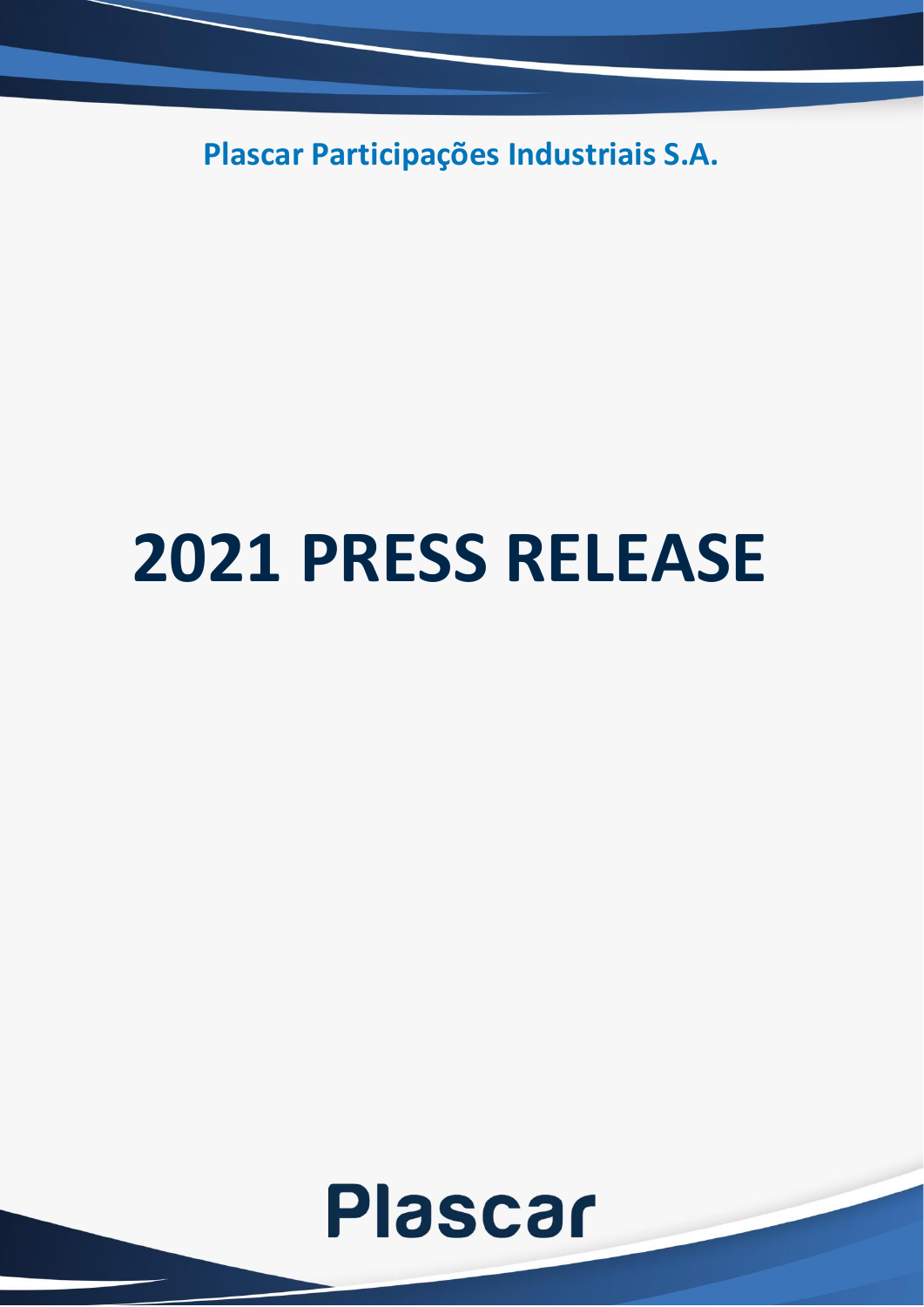### **General Informations**

**SHARE PRICE (31/12/21)** PLAS3 – R\$ 10.77

**MARKET VALUE IN 31/12/21**

R\$ 133.8 million

**NUMBER OF SHARES** Common Shares: 12,425 M

#### **ADMINISTRATIVE COUNCIL**

Paulo Silvestri Andrew C. de Araújo Antonio Farina Rui Chammas Paulo Zimath

### **FISCAL COUNCIL**

Marcelo Ferreira do Nascimento Edson Luiz da Silva Charles Dimetrius Popoff

#### **IR CONTACT**

Rodrigo Cartagena do Amaral *CFO and Director of Investor Relations rodrigo.amaral@plascargroup.com Phone: +55 (11) 2152.5205 Rua Wihelm Winter, nº 300 Distrito Industrial - Jundiaí – SP CEP 13213-000*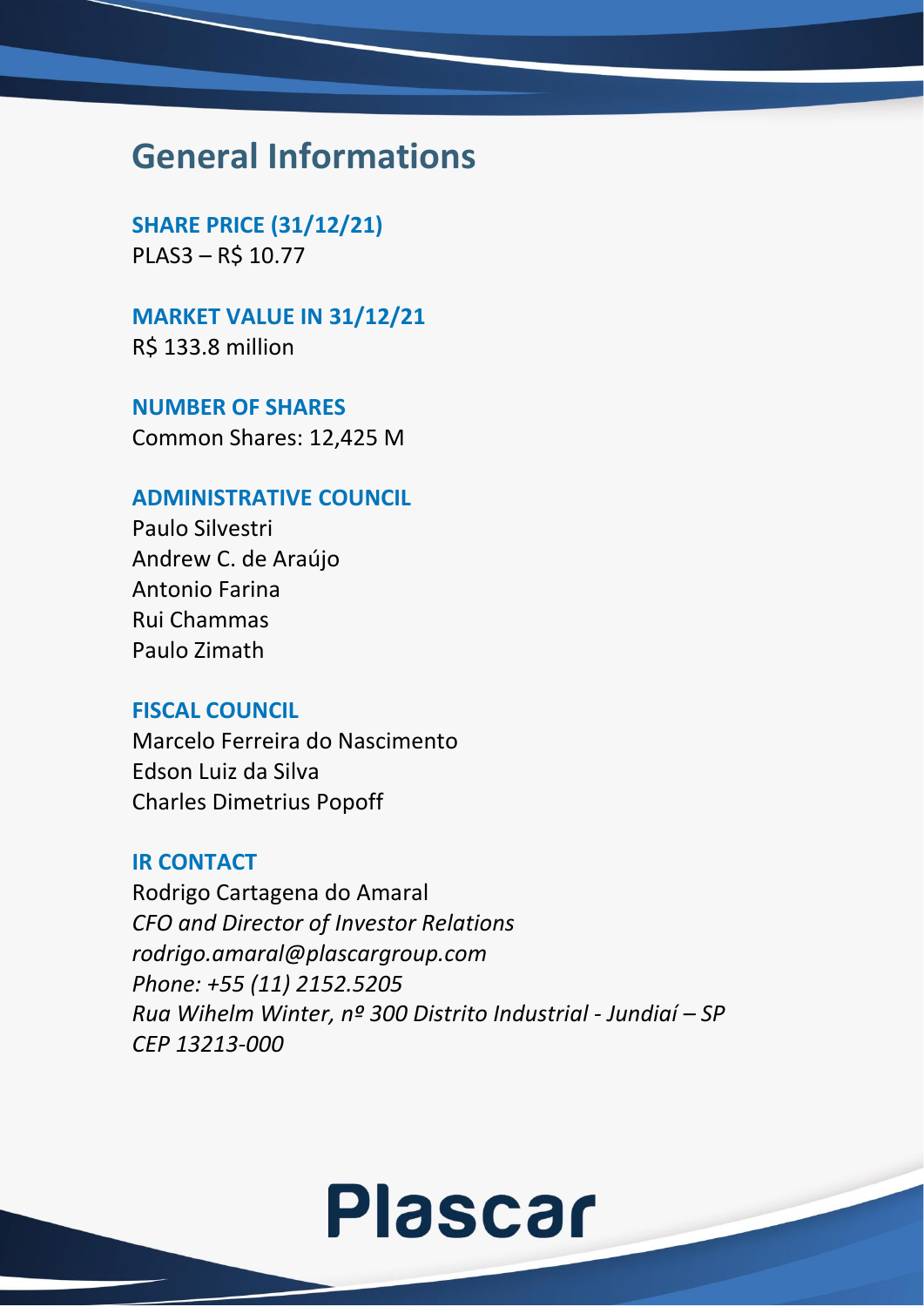

### **Jundiaí, state of São Paulo, march 14th, 2022**

Plascar Participações Industriais S.A. (Bovespa: PLAS3), operating company in the Brazilian market of parts and pieces for internal and external finishing of light and heavy motor vehicles, announces its results for 2021. The Company's operational and financial information, unless otherwise indicated, are consolidated and monetary values are expressed in Reais (BRL).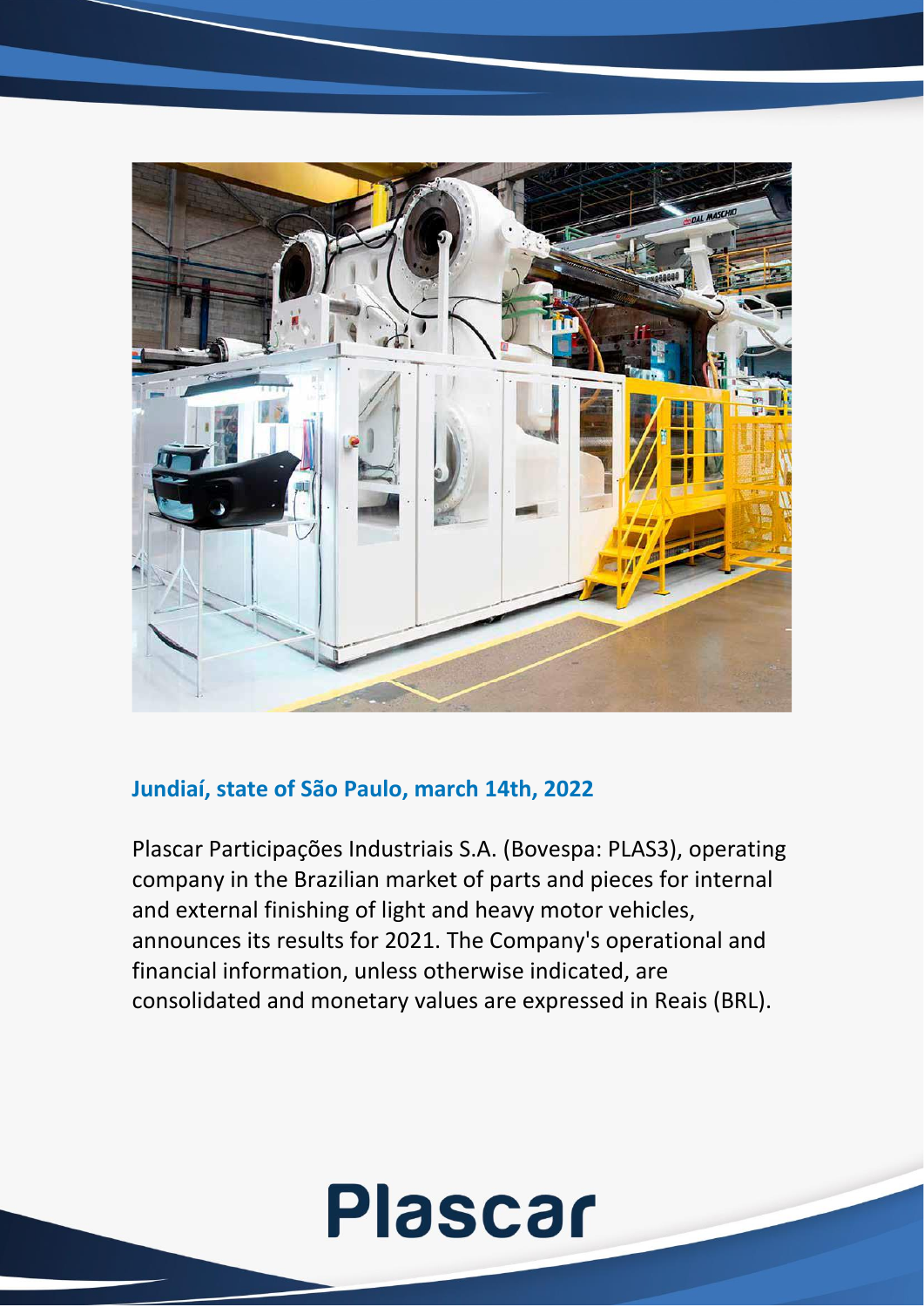## **2020 and 2021 Highlights**

The **Consolidated Net Revenue** totaled **R\$ 163.9 million** in 4Q21, representing an **1.8%** increase compared to 3Q21.

The **Consolidated Net Revenue** in 2021 was **66.0%** higher than in 2020, reaching **R\$ 612.7 million**.

In 2021, **Gross Result** showed an increase of **8.9 percentage points** compared to 2020, reaching the mark of **R\$ 46.3 million** (Gross Margin of 7.6%).

Year-to-date **EBITDA** was **R\$ 17.4 million** (EBITDA margin of 2.8%), against a negative EBITDA of R\$ 22.3 million last year.

In 4Q21, EBITDA was R\$ 4.9 million, increase 3.8 percentage points compared to 3Q21.

| R\$ in thousands       | 2021       | 2020       | Var %    |
|------------------------|------------|------------|----------|
| Gross Sales            | 757,842    | 452,530    | 67.5%    |
| Net Revenue            | 612,684    | 369,188    | 66.0%    |
| <b>Gross Result</b>    | 46,297     | (4,692)    | 1,086.7% |
| Gross Margin           | 7.6%       | (1.3%)     | 8.9p.p.  |
| <b>EBITDA</b>          | 17,415     | (22, 277)  | 178.2%   |
| <b>EBITDA Margin %</b> | 2.8%       | $(6.0\%)$  | 8.8p.p.  |
| Net Loss               | (122, 230) | (117, 013) | $-4.5%$  |

#### **Performance in the Period**

- 1990 - 1990 - 1991 - 1992 - 1993<br>1994 - 1994 - 1994 - 1994 - 1994 - 1994 - 1994 - 1994 - 1994 - 1994 - 1994 - 1994 - 1994 - 1994 - 1994 - 1994

#### **Elimination of non-recurring items**

| R\$ mil                          | 2021      | 2020       |
|----------------------------------|-----------|------------|
| Impairment on tax credit (sep21) | 20,629    |            |
| Provision charges debts attorney | 25,137    |            |
| Net Loss Adjusted                | (76, 464) | (117, 013) |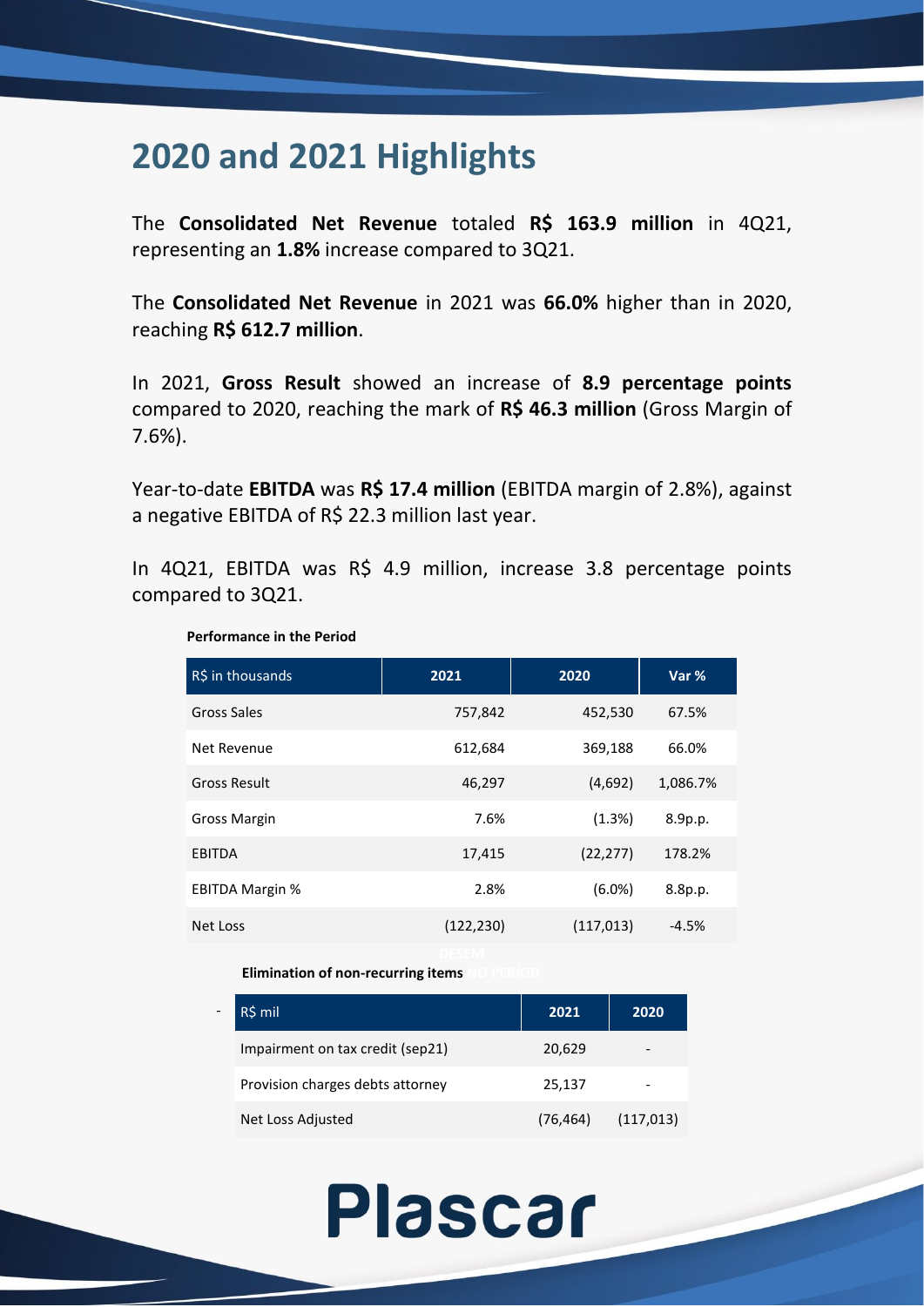### **Management Comments**



The year of 2021 was marked by a challenging scenario for the entire automotive sector, with a lack of semiconductors components and significant price increases of raw material, resulting from the crisis generated by COVID-19 and its consequences on the entire global supply chain.

Despite the challenging scenario, Plascar showed an important increase in volume and, consequently, in its net revenue, which reached R\$ 612,684 in 2021, an increase of 66% compared to 2020 (R\$ 369,188), driven, primarily, by the entry into production of new projects. Another factor that impacted the growth of volumes compared to 2020 was the resumption of production for the company's customers after the shutdowns resulting from COVID-19. Comparing to 3Q21, the 4Q21 maintained its growth rate and showed a improvement of 1.8% in its revenue in the compared quarters.

Despite the increase in volumes, the period brought several challenges to management. Automaker's stoppages due to the lack of raw material – mostly electronic components – required the company to spend a great deal of effort to adjust volumes and production capacity. The period also brought challenges related to rising raw material costs and the current inflationary environment. This situation has been fought by the company through an intense process of passing on prices to customers, engineering developments and the search for operational efficiency in order to mitigate the consequences of cost increases.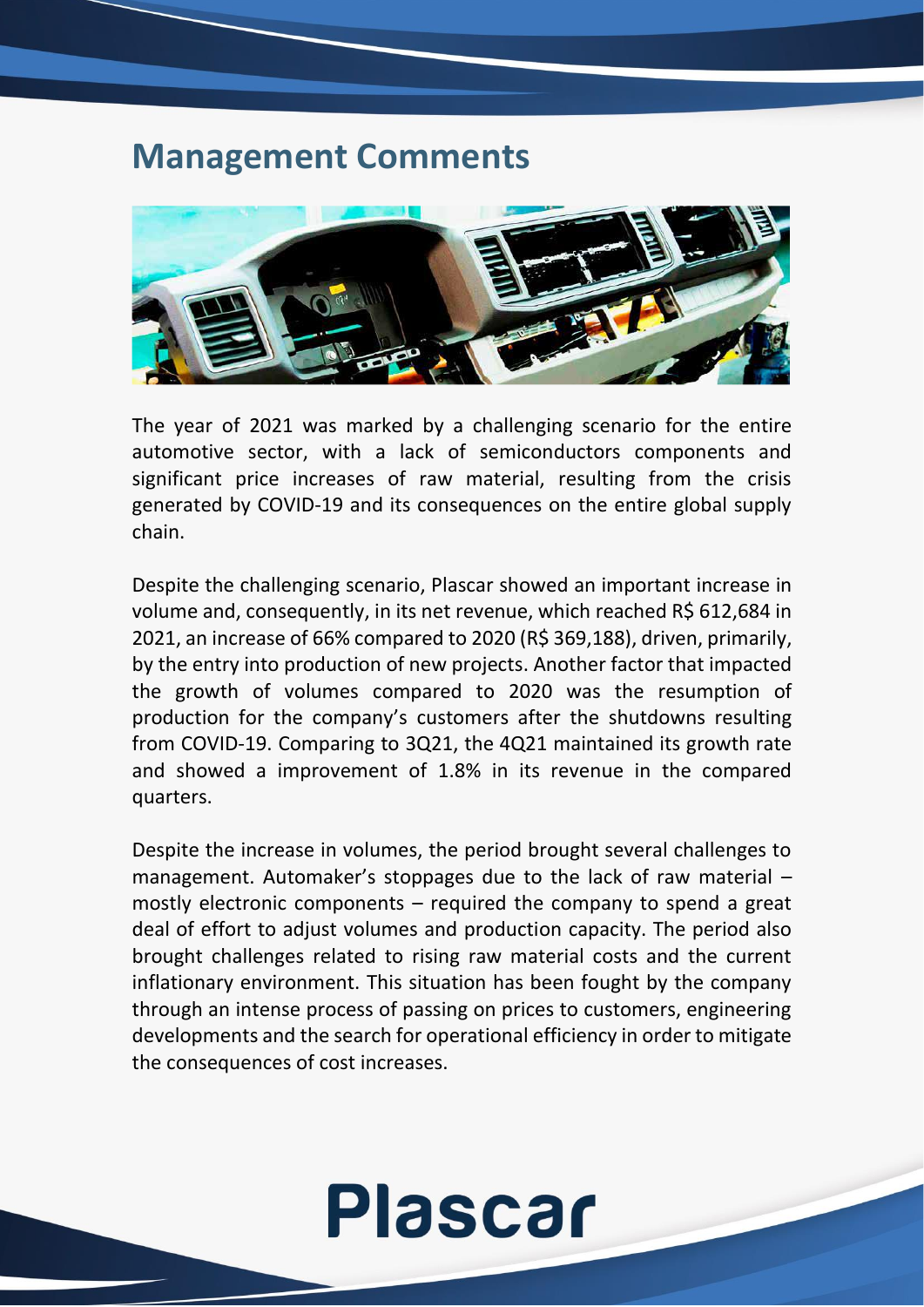Regarding profitability, Plascar showed a slight improvement in its EBITDA. In the year 2021, the EBITDA was 2.8% or R\$ 17,415, Against a negative EBITDA of 6.0% or R\$ 22.277 negative. In comparison with the 4Q21, the EBITDA went from 2.3% or R\$ 3,135 in the 4Q20, to 3.0% or R\$ 4,884 in the 4Q21. This improvement in Results is mainly explained by the effect of the increase in the Company's volumes and revenues, and the consequent higher absorption of fixed costs. Compared to 3Q21, Plascar's EBITDA had a substantial recovery of 3.8 p.p. or R\$ 6,132.

The Company's net result, in turn, totaled a loss of R\$ 122,230 in 2021, eliminating the non-recurring items registered during the year, being i) R\$ 20,629 – Impairment on tax credit and ii) R\$ 25.137 – Provision charges debts attorney, which are in negotiation - installments.

The adjusted loss in 2021 totaled R\$ 76,464, while in the activities finished in December 31th, 2020, totaled a loss of R\$ 117,013. This result is still below what was expected by the Administration, since the reversal of this situation will occur through the increase in EBITDA, in future periods, through the growth of the Company's revenue resulting from the start of production of new projects, which should be sufficient to offset current depreciation and financial expense volumes.

The year 2021 was also highlighted by large investments by Plascar, the development of new projects and their respective molds caused an increase in inventories, in addition to "CAPEX" investments for equipment maintenance and the construction of a new manufacturing unit in Caçapava-SP.

2022 will still be marked by the challenges of Plascar's recovery, with the continued maintenance of production volume, start of production of new projects, recovery of margins and strengthening of cash generation. In this scenario, it is worth noting that, since the beginning of the pandemic, the Company has defined as a priority to protect the health and safety of its employees and their families, through the implementation of strict safety protocols. Such protocols were implemented in the return of production in 2020 and have been strictly maintained in order to ensure safety and health for its employees.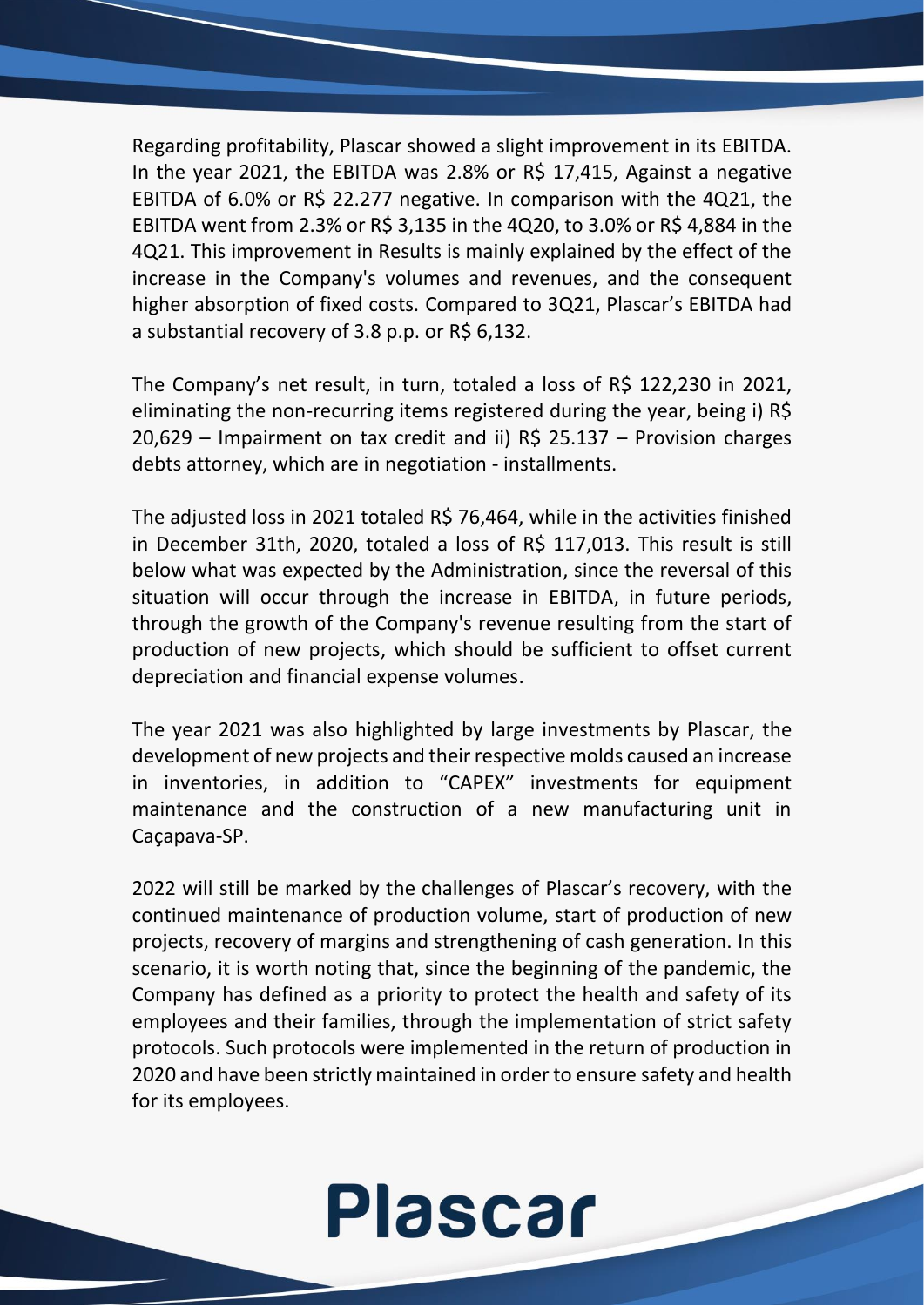## **About Plascar**

The Company started its activities in October 1963 in Jundiaí/SP, in the Rubber Artifacts business. From 1973, it started operating in the automotive market, and in the mid-1980s, after several incorporations, the company gave a great boost to its activities, through a program of growth and modernization, which made it a leading company in the plastic parts market for the automotive sector.

On December 13th, 2018, the Company's debt restructuring was approved at the Extraordinary General Meeting. On January 31th, 2019, as the Notice to Shareholders and Material Fact disclosed to the market, there was an increase in the Company's capital stock with the payment through the use of credits held against Plascar Ltda by private subscription, in the amount of R\$ 449,483, upon issuance of 7,455,251 common shares, acquired by the company Pádua IV SA, thus concluding the Company's restructuring process.

After the completion of the Company's financial restructuring on January 31st, 2019, the shareholding control of Plascar SA became Pádua IV SA, with a 59.99% interest, which is also composed of Permali do Brasil Indústria and Comércio Ltda., with 18.44%, by Postalis Instituto de Seguridade Social dos Correios e Telegraphos with 7.12% and by other individual shareholders who jointly own 14.45%.

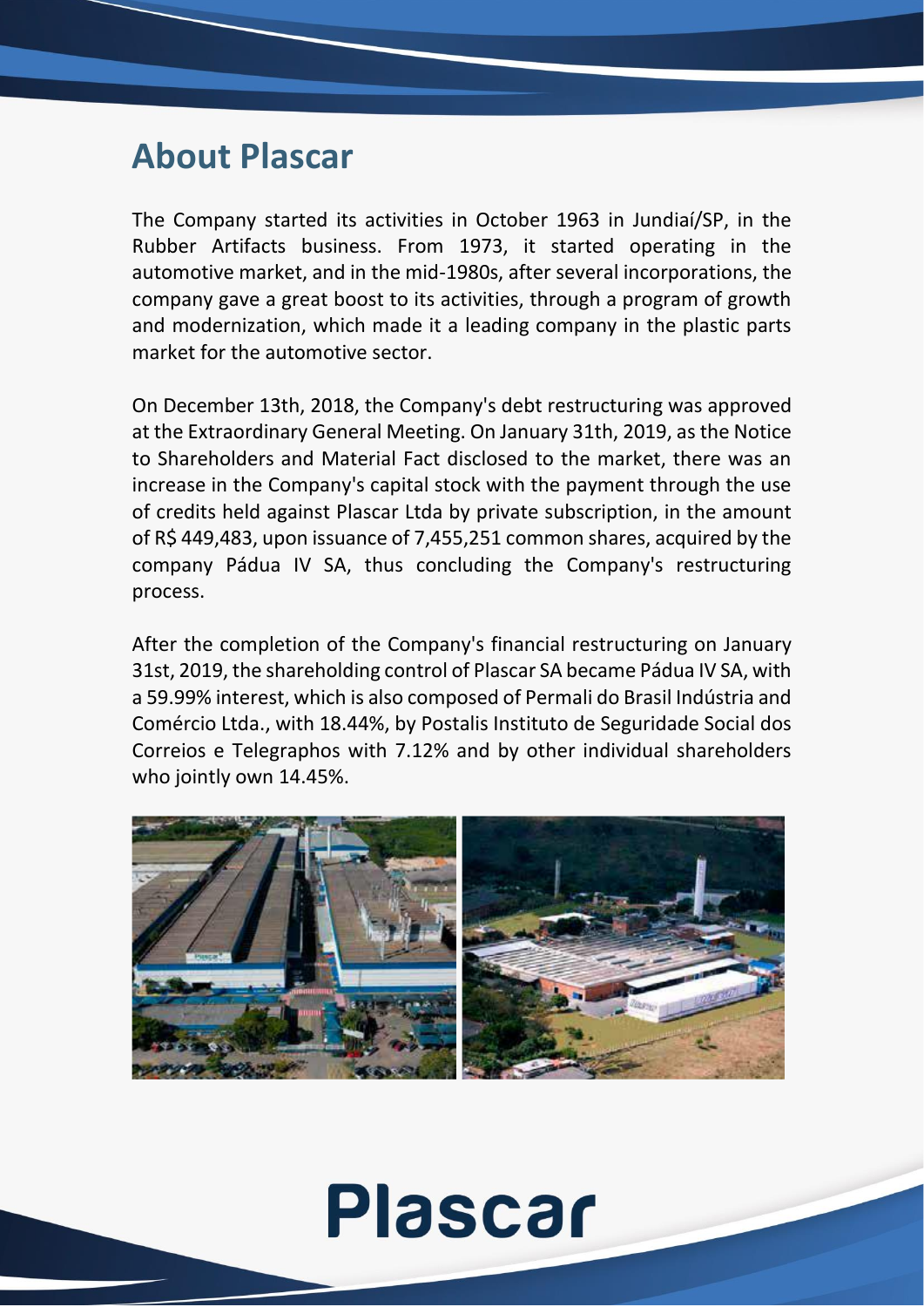## **Automotive Market**

According to data from ANFAVEA, vehicle production in 2021 had an increase of 11.6% over the same period in 2020, totaling 2,248 million units in the country:

|                            | <b>SOURCE: ANFÁVEA – BRAZIL</b> |       |               |  |  |
|----------------------------|---------------------------------|-------|---------------|--|--|
| <b>AUTOMOTIVE SCENARIO</b> | 2020                            | 2021  | <b>VAR. %</b> |  |  |
| <b>VEHICLE PRODUCTION</b>  | 2,014                           | 2.248 | 11.6%         |  |  |
| VEHICLE SALES              | 2,058                           | 2,120 | 3.0%          |  |  |

Despite the result below expectations, the displayed volume is seen by the ANFAVEA as a scenario consistent with other markets like the united states for example, although there is a concern about the supply of components, whose imbalance that persists in the chain has affected the lines of many assemblers, which started to regularly stop production.

| <b>Vehicles: Automobiles,</b><br><b>Light Commercials, Trucks</b> |                   | <b>Accomplished</b><br>2020 | <b>Accomplished</b><br>2021<br>2021 |                   | 2022<br><b>Projection</b> |      |
|-------------------------------------------------------------------|-------------------|-----------------------------|-------------------------------------|-------------------|---------------------------|------|
| and Buses                                                         | thousand units    | thousand<br>units           | Δ%                                  | thousand<br>units | Δ%                        |      |
|                                                                   | <b>Total</b>      | 2,058                       | 2,120                               | 3.0               | 2,300                     | 8.5  |
| Licensing                                                         | Light vehicles    | 1,955                       | 1,977                               | 1.1               | 2,143                     | 8.4  |
|                                                                   | Heavy<br>vehicles | 104                         | 143                                 | 37.8              | 157                       | 10.0 |
|                                                                   | <b>Total</b>      | 324                         | 376                                 | 16.0              | 390                       | 3.6  |
| <b>Exports</b>                                                    | Light vehicles    | 307                         | 349                                 | 13.8              | 361                       | 3.3  |
|                                                                   | Heavy<br>vehicles | 17                          | 27                                  | 55.1              | 29                        | 7.7  |
|                                                                   | <b>Total</b>      | 2,014                       | 2,258                               | 11.6              | 2,460                     | 9.4  |
| Production                                                        | Light vehicles    | 1,905                       | 2,071                               | 8.7               | 2,268                     | 9.5  |
|                                                                   | Heavy<br>vehicles | 109                         | 178                                 | 62.5              | 192                       | 8.2  |

**Plascar** 

#### **2022 Projections**

according to ANFAVEA report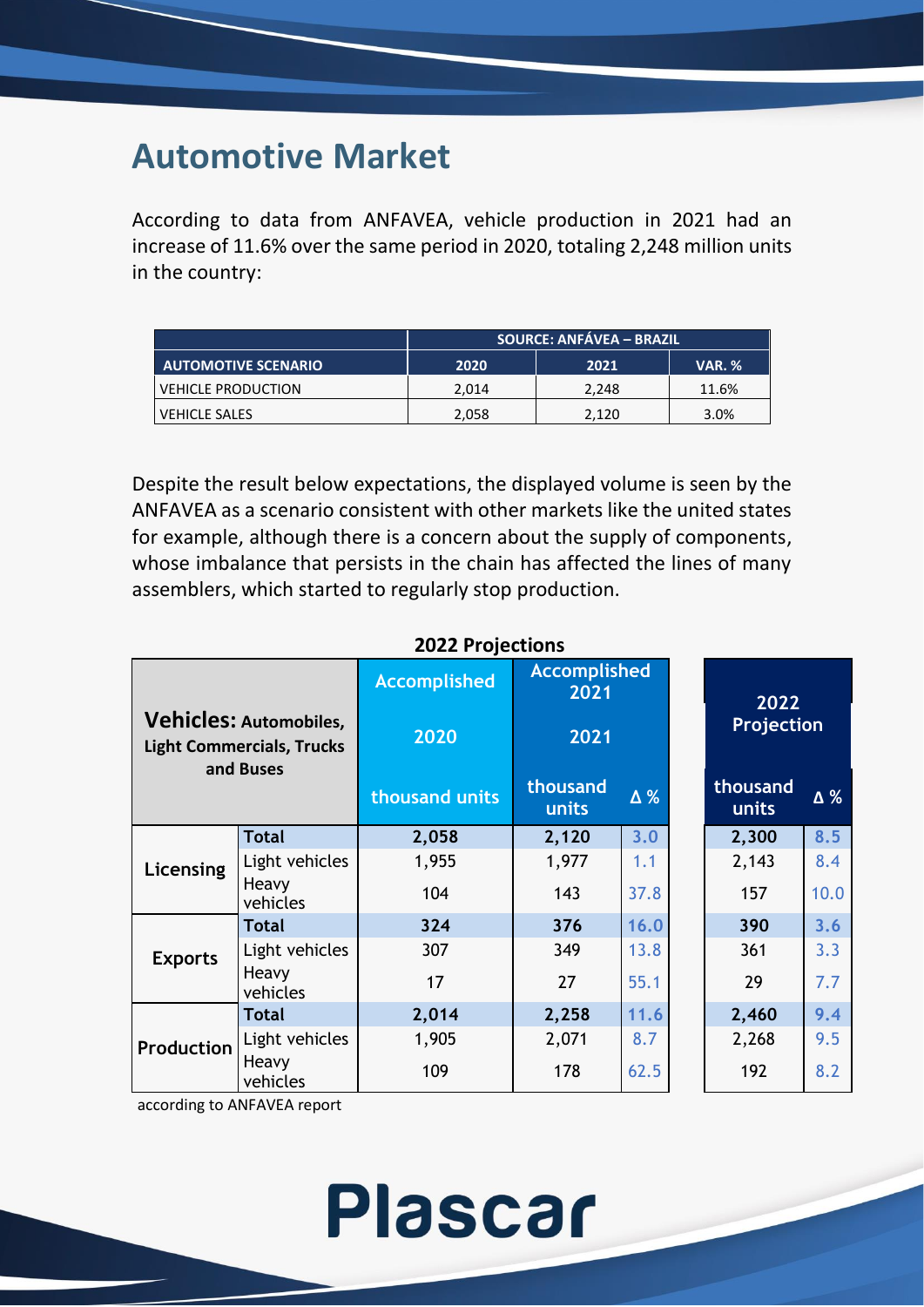According to ANFAVEA, the projection for the year 2022 is a growth of 9.4% in relation to the year 2021. Despite an expressive number, it is below the average for the market.

The difficulties for 2022 begin with the shortage of electronic components, the economic scenario, the increase in the cost of inputs for the production of vehicles and the risk of aggravation of the pandemic.

It is worth noting that the production of trucks had a very expressive result in 2021, with 158.8 trucks produced. In comparison with 2020, the increase was 74.6%, and the expectation for 2022 is a growth of 8% in this segment.

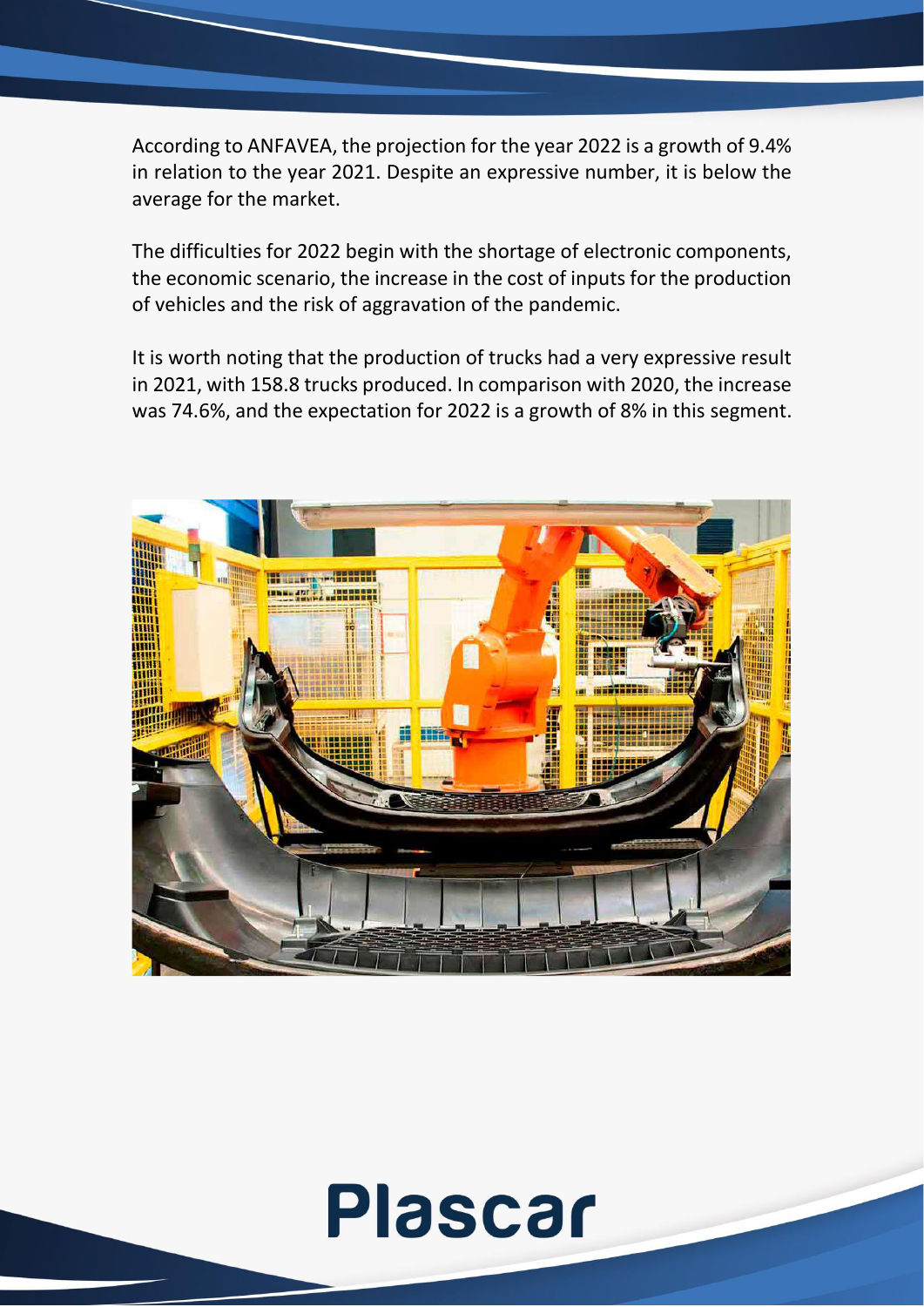### **Operational and Financial Performance**

#### **Net Revenue**

Plascar's Net Revenue grew 1.8% in comparison to 3Q21 and in the year to date already shows a result of 66% comparison to the same period of the previous year.

This increase in Plascar's sales is mainly due to the success of



new projects started during the period, in addition to the advance in trucks and other business. This movement is proven when analyzing the mix of products sold, where bumpers continue to be the main product sold by Plascar, representing 25% of sales, but we could observe a greater variety in the production mix, since the 5 main items sold had its share reduced from 60% to 55% of the total items sold.

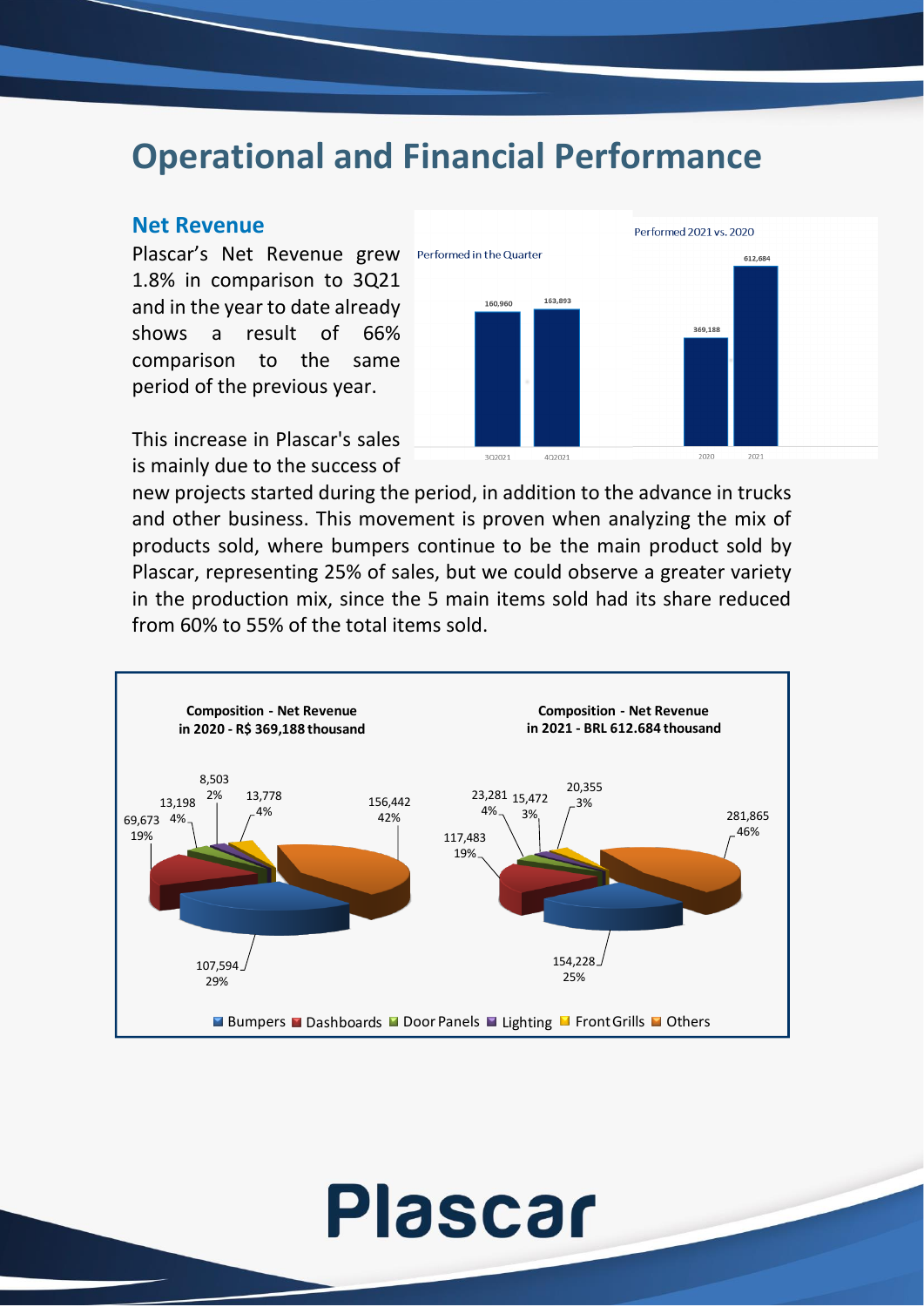### **Profitability**

In 2021, the Company showed a significant improvement in its margins due to the inverse effect of the production stoppages of its customers in 2020 and the greater absorption of fixed costs due to the increase in revenues in 2021.

Plascar's gross result improved by R\$ 50,989, coming out of gross loss from R\$ 4,692 in 2020 to a gross profit of R\$ 46,297, with a gross margin in 7,6%, in 2021. EBITDA in 2021 totaled R\$ 17,415 positive against R\$ 22,277 negative in 2020, with margins of 2.8% and -6%, respectively. In the quarterly comparison, Plascar's EBITDA showed an increase from R\$ 1,749 compared to 3T21, reaching a result of R\$ 4,884.

The Company's net loss in 2021 was in line with that presented in 2020, totaling R\$ 122,230 in 2021, against R\$ 117,013 in 2020. Despite the increase in EBITDA, this was still not enough to offset the volumes of depreciation and current financial expenses, which ended up contributing to a result lower than expected for the period.

| R\$ thousand           | 4Q21     | 4Q20      | $\Delta\%$ | 3Q21      | $\Delta\%$         | 2021       | 2020       | Var %    |
|------------------------|----------|-----------|------------|-----------|--------------------|------------|------------|----------|
| <b>Gross Result</b>    | 17,215   | 8,022     | 114.6%     | 5,855     | 194.0%             | 46.297     | (4,692)    | 1,086.7% |
| Gross Margin %         | 10.5%    | 5.9%      | 4.6p.p     | 3.6%      | 6.9 <sub>p.p</sub> | 7.6%       | (1.3%)     | 8.9p.p   |
| EBITDA                 | 4,884    | 3,135     | 55.8%      | (1, 248)  | 291.3%             | 17.415     | (22, 277)  | 178.2%   |
| <b>EBITDA Margin %</b> | 3.0%     | 2.3%      | 0.7p.p     | $(0.8)$ % | 3.8p.p             | 2.8%       | $(6.0\%)$  | 8.8p.p   |
| Loss of the Period     | (25,046) | (16, 933) | 47.9%      | (60, 671) | (41.9%)            | (122, 230) | (117, 013) | 4.5%     |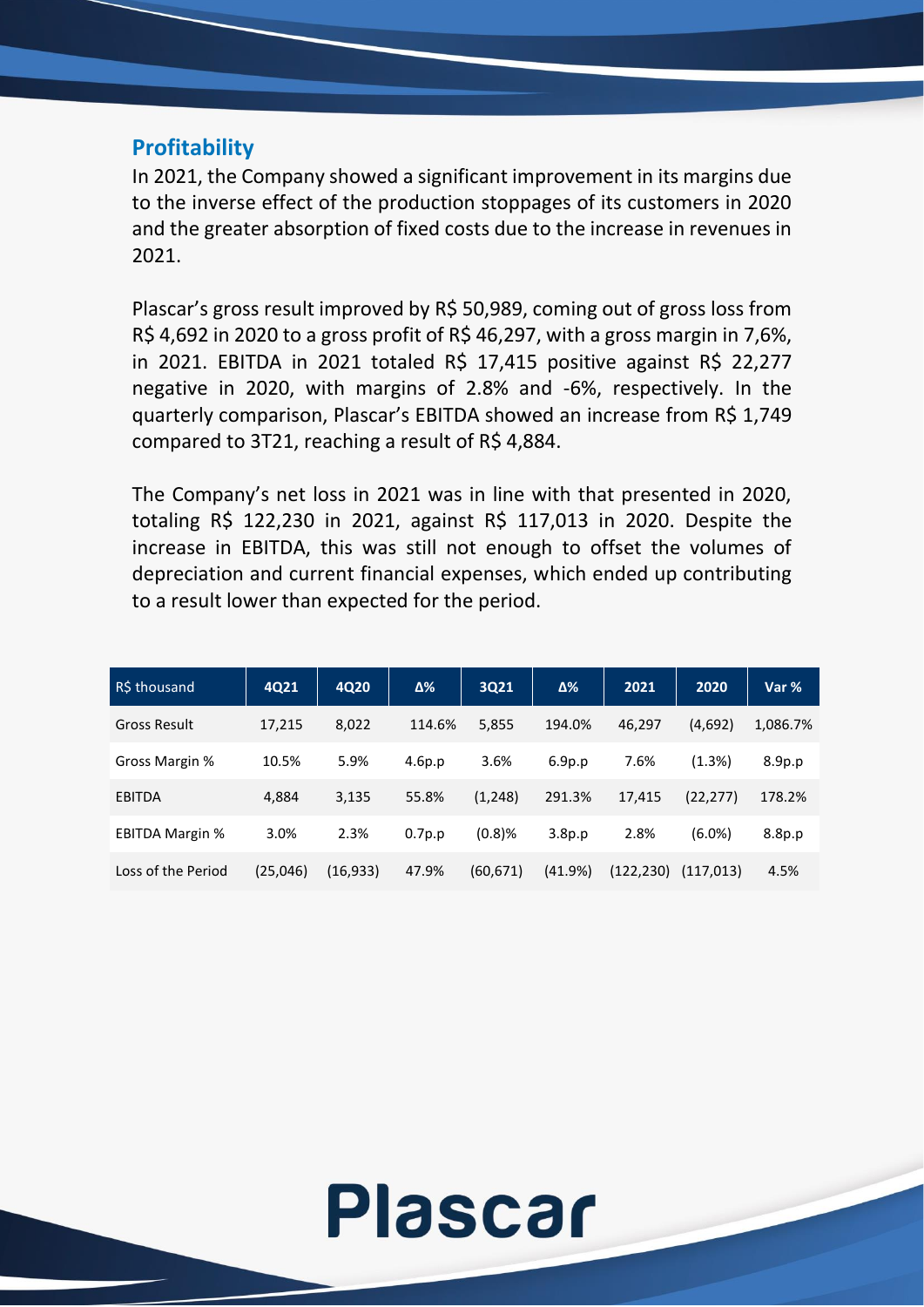#### **Net Debt**

Management continues to monitor liabilities in order to adapt them to the Company's cash generation capacity. Over the years following the restructuring, certain liabilities were renegotiated, which have been kept in line with the management's low-leverage strategy



### **Human Resources**

The Company invested in the professional development of its employees, with approximately 30.81 hours of teaching and training per employee (in the last 12 months), focused on SENAI learning courses, internships, in addition to internal training, with technical and operational development.

The Company ended December 31, 2021 with a workforce of 1,872 employees (1,728 in 2020).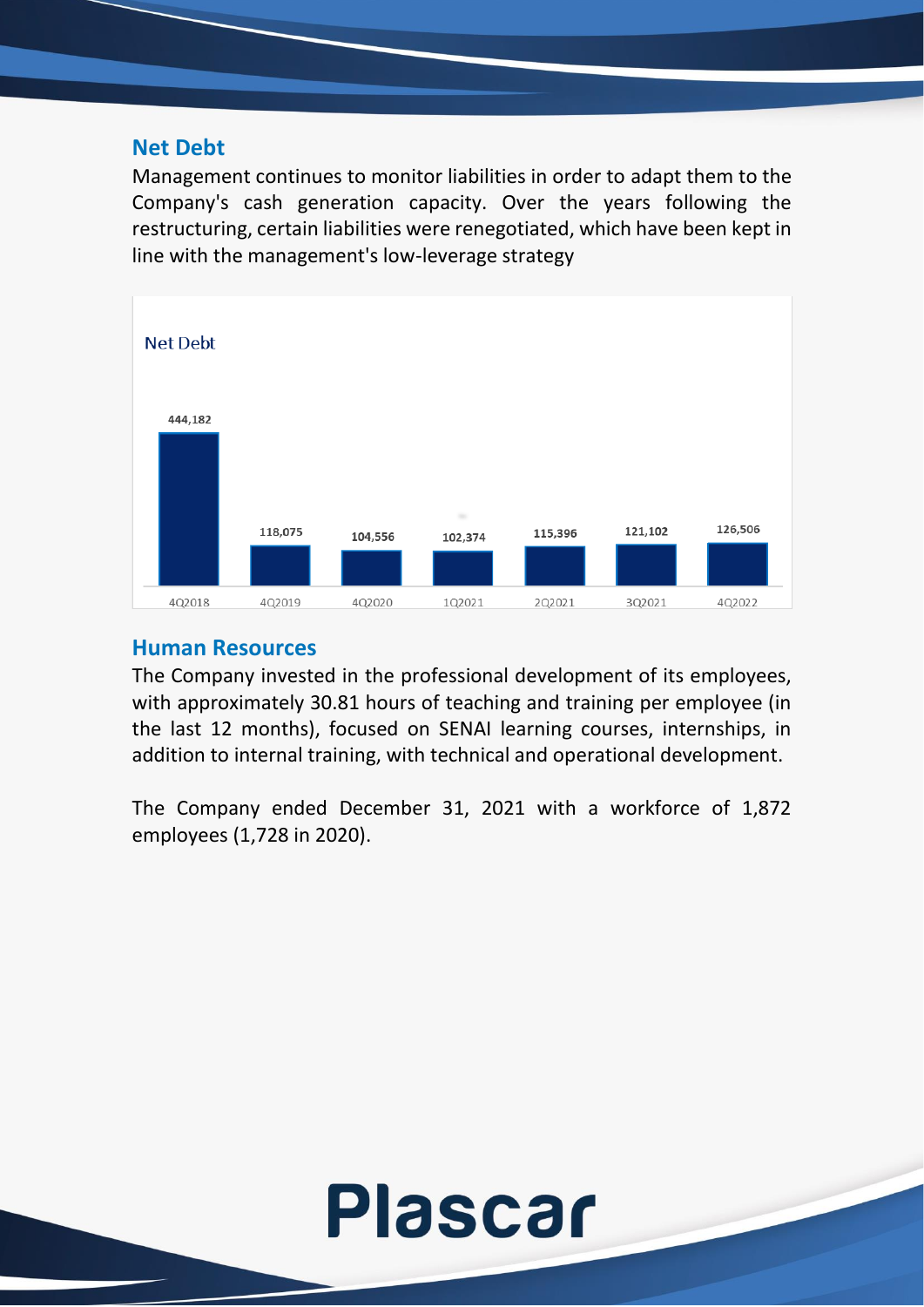### **Other Relevant Informations**

#### **Credit Exclusion of ICMS from the PIS/COFINS calculation basis**

In September 2017, the Company obtained a favorable decision at the lower court and, in October 2019, it obtained a new favorable decision at the appeal level (STF). In the same act, the final and unappealable decision of the case occurred. In view of this, the Company began a procedure for raising amounts unduly paid as of 2005 and claiming their respective reimbursement. The Company calculated and measured the respective values reliably.

On August 19th, 2019, the Company obtained a favorable decision to use the ICMS highlighted in the invoices to calculate the credit. In the fourth quarter of 2019, based on the opinion and report prepared by its advisors, the Company recorded the amount of R\$ 179,069 under taxes recoverable in the balance sheet to offset against current taxes administered by the Federal Revenue of Brazil in future periods. The principal amount of the credits, net of attorneys' success fees, was recognized as other operating income and the monetary restatement amount was recognized under financial income in the statement of income for the year.

The approval and qualification of R\$ 123,396 related to the part of said credit with the Federal Revenue of Brazil for future tax offset, occurred on January 3, 2020, and the remaining amount of credit in the amount of R\$ 55,673 will be subject to analysis by the Federal Revenue Service of Brazil for refund or future compensation of previously paid taxes. In the 3rd quarter of 2021, the Company revisited its financial projections for the years 2022 to 2024 and, considering the opening balance of R\$179,069, less the offsets made until the 3rd quarter of 2021 of R\$63,469 (R\$68,122 up to December 31 2021) and adding the monthly monetary restatement of the accumulated credit of R\$27,694, the Company concluded that it will not be possible to offset 100% of the current balance during the 5-year statute of limitations, starting in October 2019 and ending in October 2021. 2024. Accordingly, a provision (impairment) in the amount of R\$ 20,629 was recorded in the income for the year.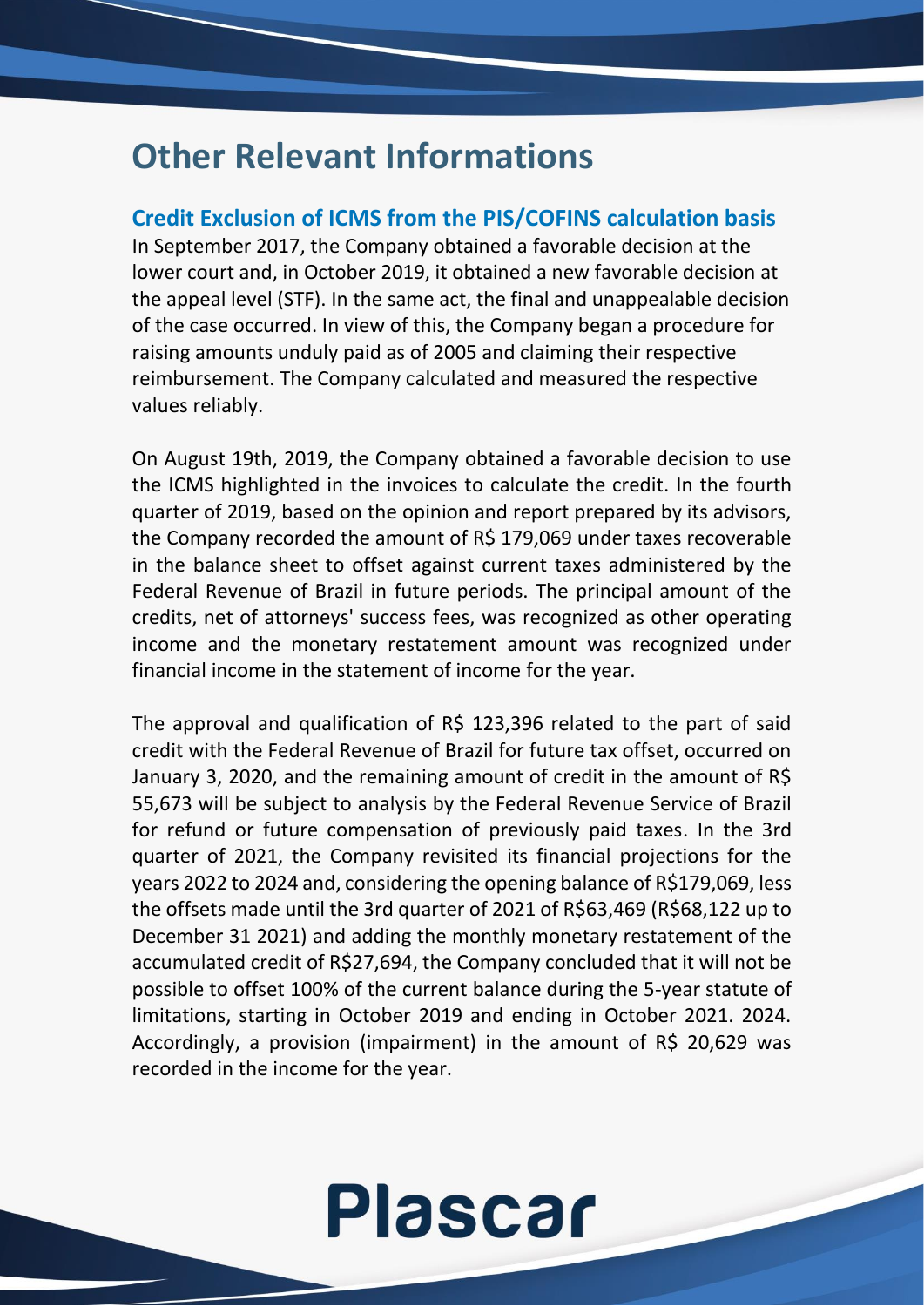### **COVID-19 Impacts (Coronavirus)**

The year 2021 saw the beginning of a recovery movement in the Brazilian vehicle market, after the global crisis caused by the effects of COVID-19. In light of this potential market recovery, the Company has already adopted some flexibility measures and the resumption of its production capacity, among which the following stand out:

- Resumption of full-time work;
- Flexibility of the home office regime;
- Resumption of third-party visits to the Company's facilities, upon prior appointment and following security protocols;

• Intensification of hygiene and health protocols to ensure the health of all employees, customers and partners of the Company.

Despite the demobilization of the Crisis Committee implemented at the beginning of the pandemic, the committee can be activated immediately, if necessary. The Company continues to monitor the situation, always ready to intervene in the event of a worsening of the pandemic situation.

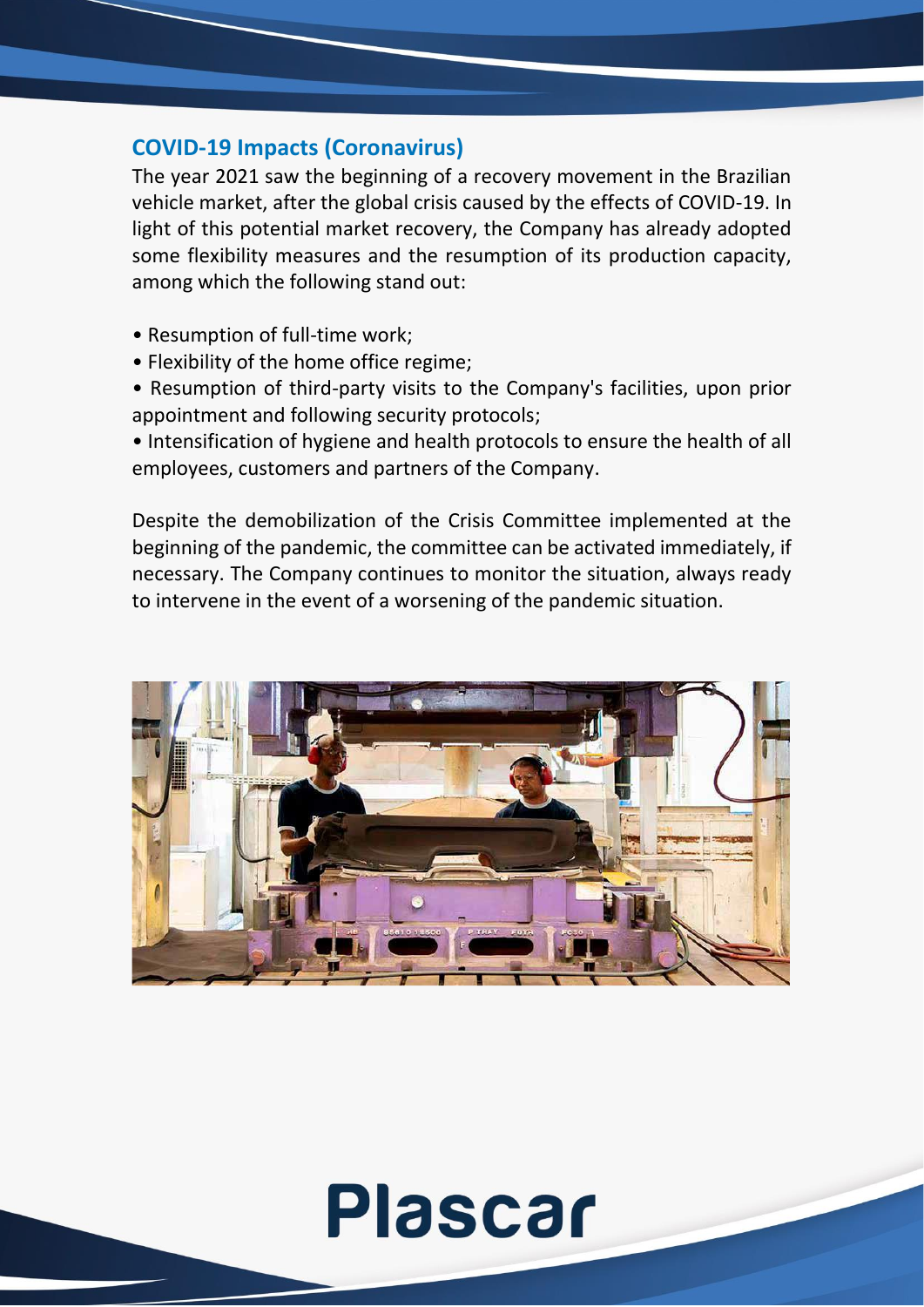## • **Results Report**

**Income statements or the years ended December 31th, 2021 e 2020** (In thousands of Reais)

|                                                   |            | <b>Controller</b> |            | <b>Consolidated</b> |  |
|---------------------------------------------------|------------|-------------------|------------|---------------------|--|
|                                                   | 12/31/2021 | 12/31/2020        | 12/31/2021 | 12/31/2020          |  |
| Net operating revenue                             |            |                   | 612,684    | 369,188             |  |
| Cost of sales                                     |            |                   | (566,387)  |                     |  |
|                                                   |            |                   | 46,297     | (373, 880)          |  |
| Gross profit / (loss)                             |            |                   |            | (4,692)             |  |
| Operating income (expenses)                       |            |                   |            |                     |  |
| Selling expenses                                  |            |                   | (28, 887)  | (22, 603)           |  |
| General and administrative expenses               | (1,808)    | (1,549)           | (55, 883)  | (52, 411)           |  |
| Equity pick-up                                    | (120, 487) | (115, 525)        |            |                     |  |
| Other operating income (expenses), net            |            |                   | (2, 383)   | (3,941)             |  |
| <b>Operating expenses</b>                         | (122, 295) | (117, 074)        | (87, 153)  | (78, 955)           |  |
| Operating income before finance income (expenses) | (122, 295) | (117, 074)        | (40, 856)  | (83, 647)           |  |
| Financial income (expenses)                       |            |                   |            |                     |  |
| <b>Financial expenses</b>                         | (22)       | (22)              | (95, 893)  | (53,065)            |  |
| Financial income                                  | 87         | 83                | 14,611     | 20,402              |  |
|                                                   | 65         | 61                | (81, 282)  | (32, 663)           |  |
| Loss before income and social contribution taxes  | (122, 230) | (117, 013)        | (122, 138) | (116, 310)          |  |
| Income and social contribution taxes              |            |                   |            |                     |  |
| Deferred                                          |            |                   | (92)       | (703)               |  |
|                                                   |            |                   | (92)       | (703)               |  |
| Net loss for the period                           | (122, 230) | (117, 013)        | (122,230)  | (117, 013)          |  |
|                                                   |            |                   |            |                     |  |
| Loss attributable to:                             |            |                   |            |                     |  |
| Controlling shareholders                          |            |                   | (122, 230) | (117, 013)          |  |
|                                                   |            |                   | (122, 230) | (117, 013)          |  |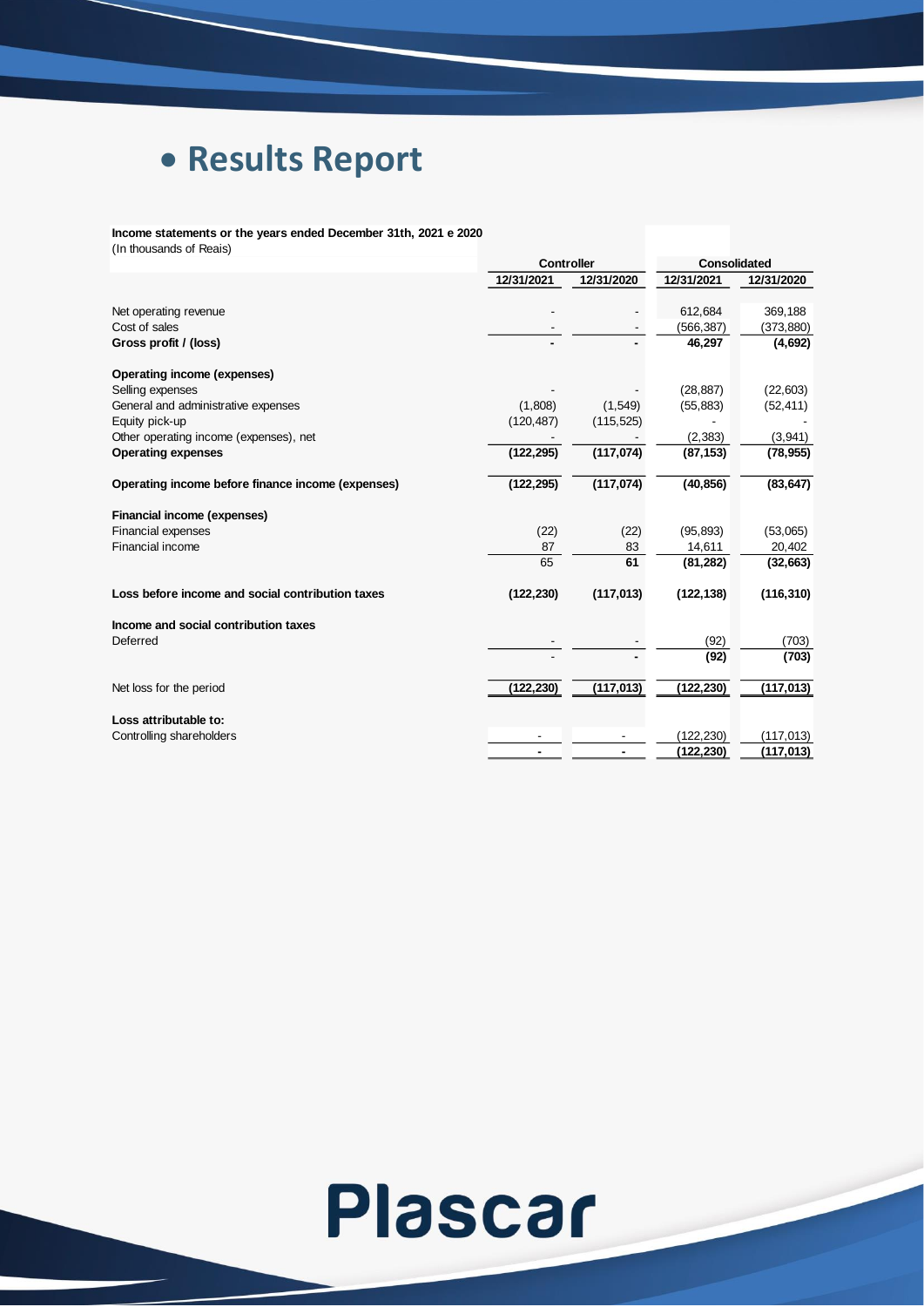## **Balance Sheet**

#### **Assets Balance Sheet**

| Dalahut Jiltti                   |                |                |                    |            |
|----------------------------------|----------------|----------------|--------------------|------------|
| (In thousands of Reais)          | Controladora   |                | <b>Consolidado</b> |            |
| <b>Current Assets</b>            | 12/31/2021     | 12/31/2020     | 12/31/2021         | 12/31/2020 |
|                                  |                |                |                    |            |
| Cash and cash equivalents        | 7,384          | 31,444         | 12,487             | 33,681     |
| Trade accounts receivables       |                |                | 31,509             | 58,774     |
| Inventories                      |                |                | 118,357            | 43,008     |
| Taxes recoverable                |                |                | 34,746             | 30,406     |
| <b>Other Assets</b>              | 17             | 17             | 2,836              | 2,414      |
| <b>Total current assets</b>      | 7,401          | 31,461         | 199,935            | 168,283    |
|                                  |                |                |                    |            |
| <b>Non Current Assets</b>        | 12/31/2021     | 12/31/2020     | 12/31/2021         | 12/31/2020 |
| Taxes recoverable                |                |                | 88,959             | 126,601    |
| Judicial deposits                |                |                | 2,317              | 4,103      |
| <b>Other Assets</b>              |                |                | 150                | 158        |
| Investment property              |                |                | 8,362              | 8,452      |
| Property, plant and equipment in |                |                |                    |            |
| operation                        | 7              | 7              | 303,338            | 275,848    |
| Right-of-use assets              |                |                | 15,604             | 21,672     |
| <b>Total noncurrent assets</b>   | $\overline{7}$ | $\overline{7}$ | 418,730            | 436,834    |
| <b>Total Assets</b>              | 7,408          | 31,468         | 618,665            | 605,117    |
|                                  |                |                |                    |            |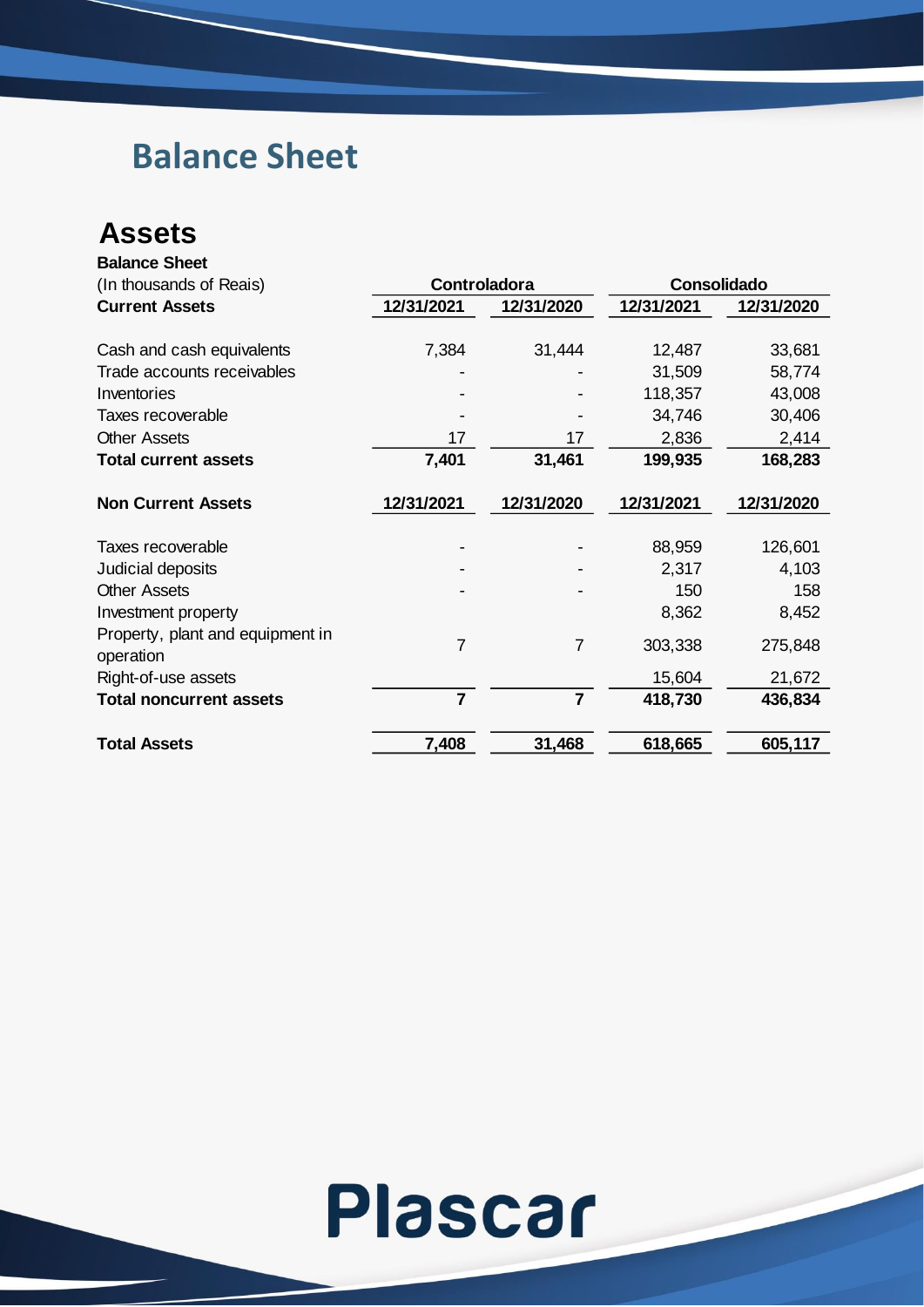## **Balance Sheet**

#### **Liabilities Balance Sheet**

| (In thousands of Reais)<br><b>Current Liabilities</b><br>Loans and financing<br>Lease Liabilities | <b>Controller</b><br>12/31/2021<br>27 | 12/31/2020    | Consolidated<br>12/31/2021<br>51,531<br>1,546 | 12/31/2020<br>19,864 |
|---------------------------------------------------------------------------------------------------|---------------------------------------|---------------|-----------------------------------------------|----------------------|
|                                                                                                   |                                       |               |                                               |                      |
|                                                                                                   |                                       |               |                                               |                      |
|                                                                                                   |                                       |               |                                               |                      |
|                                                                                                   |                                       |               |                                               | 23,175               |
| Trade accounts payables                                                                           |                                       |               | 72,830                                        | 36,886               |
| Taxes payable                                                                                     |                                       | 32            | 78,896                                        | 46,848               |
| Payroll, vacations and social charges payable                                                     |                                       |               | 160,757                                       | 101,168              |
| Advance from customers                                                                            |                                       |               | 51,608                                        | 15,184               |
| <b>Other Liabilities</b>                                                                          |                                       |               | 40,265                                        | 30,919               |
| <b>Total current liabilities</b>                                                                  | 27                                    | 32            | 457,433                                       | 274,044              |
| <b>Noncurrent Liabilities</b>                                                                     | 12/31/2021                            | 12/31/2020    | 12/31/2021                                    | 12/31/2020           |
| Loans and financing                                                                               |                                       |               | 87,462                                        | 118,373              |
| Lease liabilities                                                                                 |                                       |               | 53,988                                        | 22,377               |
| <b>Related parties</b>                                                                            | 22,148                                | 44,460        | 8,132                                         | 7,450                |
| Payroll, vacations and social charges payable                                                     |                                       |               | 9,265                                         | 10,366               |
| Taxes payable                                                                                     |                                       |               | 94,333                                        | 110,592              |
| Deferred income and social contribution taxes                                                     |                                       |               | 19,297                                        | 19,205               |
| Contingencies                                                                                     |                                       |               | 6,502                                         | 11,550               |
| Provision for capital deficiency                                                                  | 296,679                               | 176,192       |                                               |                      |
| Other accounts payable                                                                            |                                       |               | 193,699                                       | 220,376              |
| <b>Total Noncurrent liabilities</b>                                                               | 318,827                               | 220,652       | 472,678                                       | 520,289              |
|                                                                                                   | 318,854                               | 220,684       | 930,111                                       | 794,333              |
| <b>Equity</b>                                                                                     |                                       |               |                                               |                      |
| Capital                                                                                           | 931,455                               | 931,455       | 931,455                                       | 931,455              |
| Equity adjustments                                                                                | 321                                   | 335           | 321                                           | 335                  |
| <b>Accumulated losses</b>                                                                         | (1,243,222)                           | (1, 121, 006) | (1,243,222)                                   | (1, 121, 006)        |
| Attributed to the participation of controllers                                                    | (311, 446)                            | (189, 216)    | (311, 446)                                    | (189, 216)           |
| <b>Total Equity</b>                                                                               | (311, 446)                            | (189, 216)    | (311, 446)                                    | (189, 216)           |
| <b>Total liabilities and equity</b>                                                               | 7,408                                 | 31,468        | 618,665                                       | 605,117              |